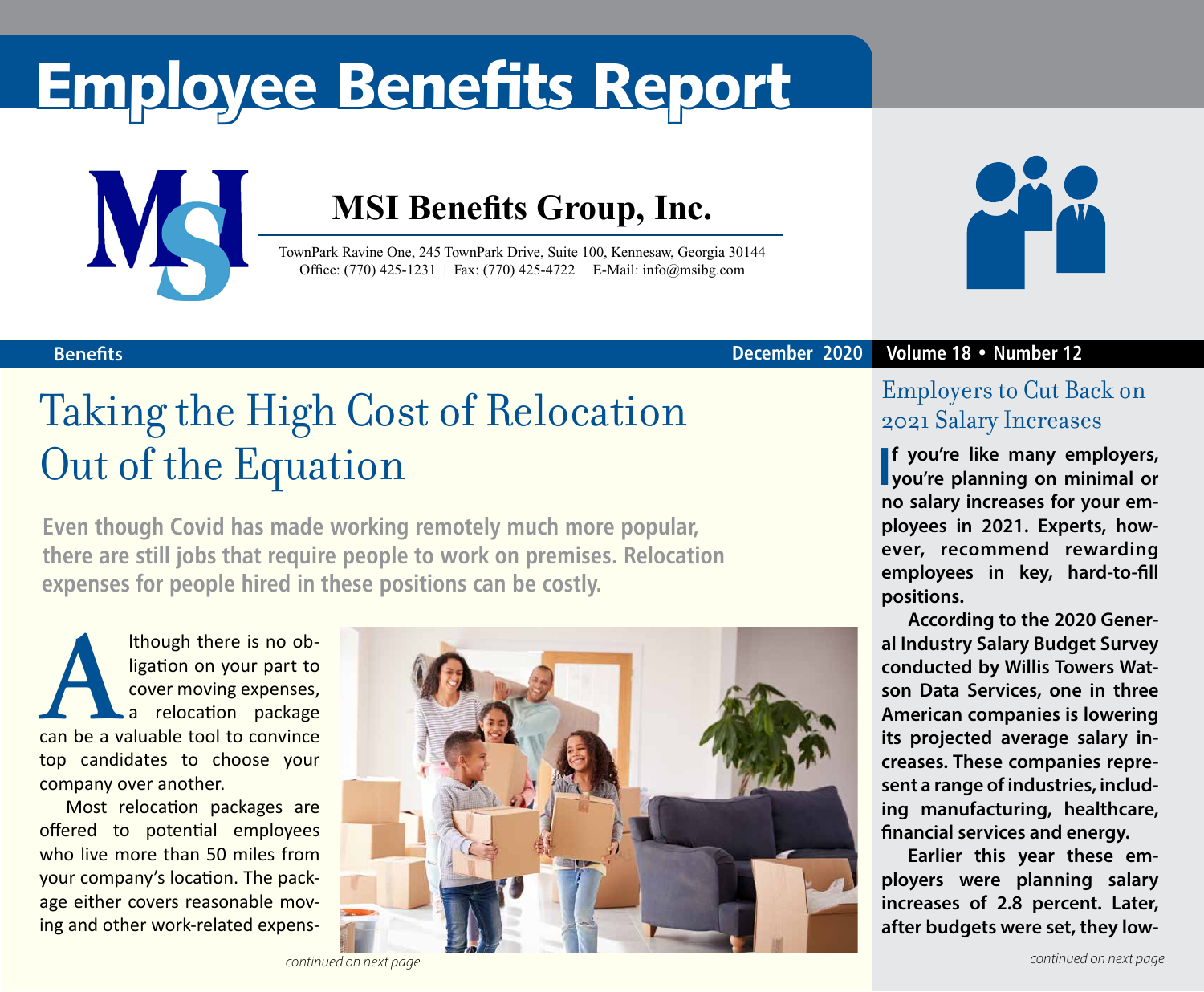#### **Benefits Employee Benefits Report • December 2020**

es or is a flat monetary amount. The purpose of the benefit is to help ease the financial burden of moving and allow employees to get a quick start in their new positions.

Relocation assistance in the past was reserved for higher-level employees or specialized contractors. Today, competition for the best talent is stronger for positions at all levels. A survey by Atlas Van Lines shows a 13 percent increase in the number of relocation packages sold over a three-year period among companies offering relocation assistance.

### **What a Relocation Package Provides**

The type of relocation package you offer depends a great deal on the employee's position and your financial resources. For instance, you might offer a new college graduate a one-time \$2,500 bonus to cover moving expenses. But for a senior IT project manager making more than \$100,000, expect to cover a wider variety of expenses.

All assistance must be compliant with Internal Revenue Service regulations and should be in writing. Some companies have an in-house relocation manager to help oversee the move and may work with designated contractors.

While you may not want, or be able to cover all relocation costs, a move is not inexpensive. Here are just a few of the expenses a new employee might need help with:

**WE Temporary Housing:** At least 30 days of temporary housing in a hotel or rental house.

- **House-Hunting Trip: Travel, lodging and** meal costs for a minimum of one trip. Might also include childcare so the kids can stay home.
- **\* Home Sales/Buying Costs: Includes the** costs of selling the employee's home and purchasing a new home — closing costs, real estate commissions and other expenses normally incurred when buying or selling a house.
- **\* Loss-on-Sale Allowance:** This protects the employee in the event their present home sells for less than its purchase price
- **\* Job Search Help:** A spouse or partner may need help finding a new job.
- **\* Quality Moving Company Service: In**cludes the cost of a moving truck, insurance coverage and other related expenses, such as packing and unpacking — which can save the employee time and stress.
- **Keta Storage Unit Rental:** The cost of storing the employee's household items until they get settled.
- **\* Utility Costs:** The costs associated with turning off and turning on utilities.
- **K** Cancellation Fees: The fees associated with breaking an employee's lease on their rental property, if applicable, as well as cancellation fees at the employees' child's day care or nursery school.
- **K** School Location Assistance: For employees who have school-age children
- **KELGERTHELE:** Employees who care for elderly parents may need help with moving costs.
- **Wiscellaneous Expenses: Includes fixed**

**ered projected salary increases to 2.6 percent. About 7 percent of the companies are not planning raises in 2021, down from 14 percent this year.**

**Specific reasons for the more conservative increases range from weaker anticipated revenues during the pandemic to cost-cutting measures.** 

**Experts recommend that rather than allocating the funds across the board, employers should consider focusing on compensating employees in key positions higher than others or paying employees based on performance. For instance, some companies expect to increase "star" employees' pay by an average 4.7 percent.** 

**With the challenges caused by the pandemic and mandated shutdowns, Willis Towers Watson Data Services found that few workers — 62 percent versus 82 percent in 2018 — expect raises.**



amounts for expenses such as driver's license fees; pet registration and licenses; cleaning services; utility hook-ups; and other move-related expenses.

**\* Auto Transportation:** The cost to move at least one vehicle.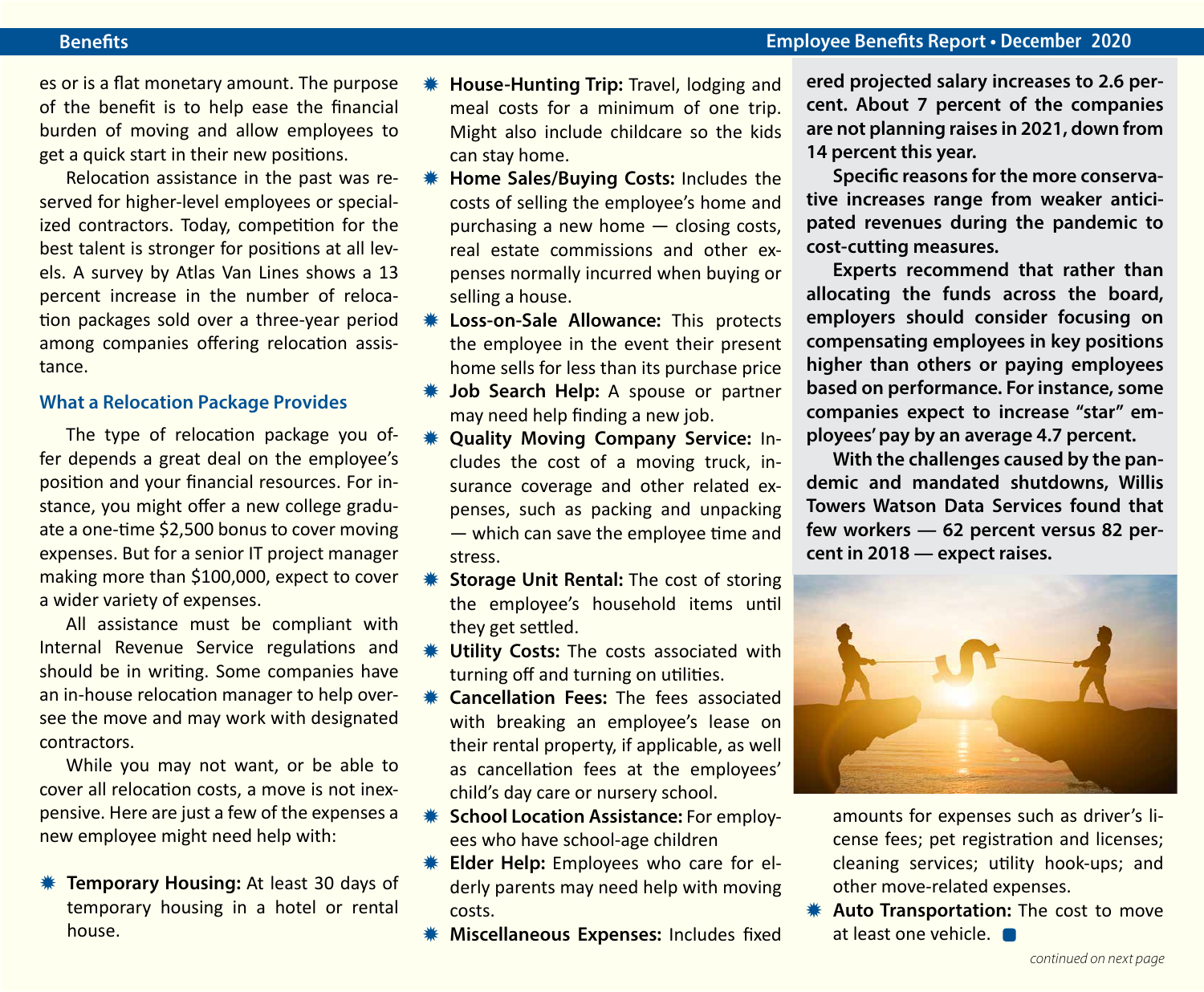## What it Takes to Add Inclusion to Your Diversity Efforts

**Employers have been practicing diversity in hiring for many years but are now finding that inclusion is also important. Do you know the difference?**

**F** posted job openings to especially appeal to or many years employers have taken measures to ensure their workforce is diverse. They set goals to hire a certain percentage of minorities and minorities.

Employers have since learned that diversity hiring is not enough to create an energetic, productive workforce. Inclusivity, as well as diversity, is just as important. And while diversity and inclusion might sound like the same thing, they are different.

First, diversity is about more than race. It also includes many other characteristics including national origin, ethnicity, gender, abilities, sexual preference, age, interests, background, levels of educational achievement and socioeconomic status.

Keep in mind that not all concerns about diversity are per se a violation of the law. Some concerns might just be culturally problematic. Which is why it's important to have training that focuses on respect in the workplace.

Whereas diversity is the makeup of your workforce, inclusion is about the quality of the culture in which diversity exists. Inclusion is how individuals feel they are treated by



co-workers and managers. For instance: do all workers get the same promotional, mentoring, and training opportunities, as well as access to volunteer activities as other employees? True inclusion removes all barriers, discrimination and intolerance.

The bottom line is that having a diverse, talented workforce is not enough; everyone needs to be respected equally and made to feel a part of the team.

#### **Compliance**

One of the driving forces behind encouraging companies to be more diverse is federal compliance regulations concerning all aspects of employment. These include recruiting, hiring, promoting, demoting, transferring, training, terminating and employee benefits planning. Employers who have 15 or more employees must follow the guidelines set by the Equal Employment Opportunity Commission (EEOC).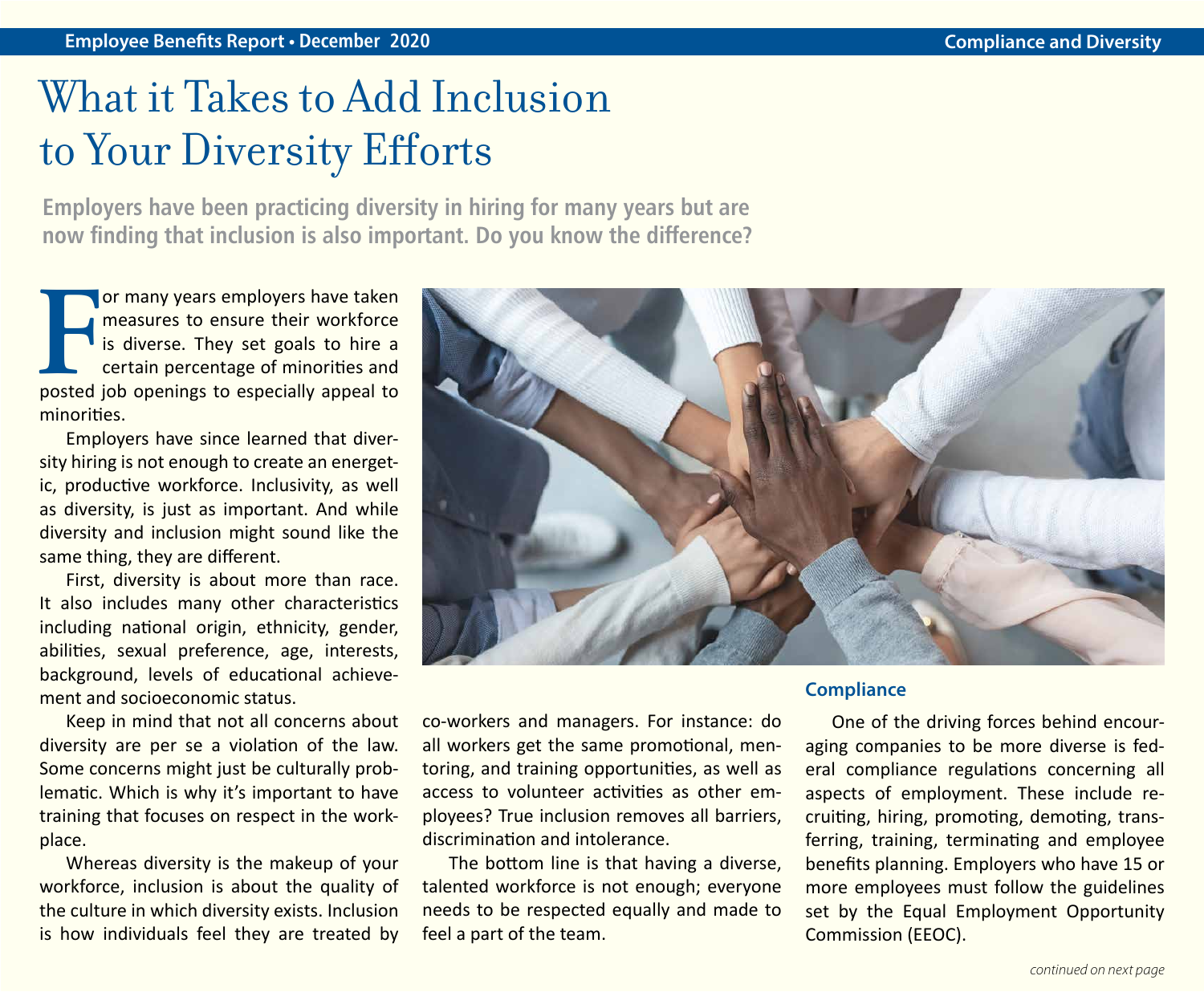Laws enforced by the EEOC include:

- Title VII of the Civil Rights Act, which protects applicants and employees against discrimination or retaliation for filing a complaint based on race, ethnicity, gender, religion, national origin, or pregnancy
- $*$  **Equal Pay Act**
- Age Discrimination in Employment Act
- $*$  Americans with Disabilities Act
- **\* Genetic Information Nondiscrimina**tion Act.

The federal government also has regulations governing diversity practices for federal contractors.

#### **Proactive Steps**

To check how inclusive your organization is, conduct a diversity and inclusion analysis. In particular, look for these red flags:

- $*$  Lack of diversity in the workplace, including the makeup of the executive management team
- $*$  Diverse leaders who are not a part of the decision-making process
- $*$  Limited resources devoted to diversity initiatives
- $*$  Diversity initiatives that focus only on recruitment
- **\* Tokenism (one person representing a** whole race, minority group, gender, etc.)
- $*$  High turnover, especially of a particular minority group

As you start to develop policies and decide they could negatively affect any protected groups, make sure you have a diverse group working on the project. Think about who the new policy and procedures impact and whether they could negatively effect any protected groups.

#### **Training**

Make sure employees and management staff are familiar with EEOC laws; and the company's "no harassment" policy; and, if you serve as a federal contractor, Office of Federal Contract Compliance laws.

Training, however, should go beyond focusing only on laws. Current and new employees should be informed about what inclusion means with special focus on behavioral patterns such as implicit bias, microaggression and stereotyping.

#### **Partners**

To be successful there should be buyin from all sectors of the company — starting with the executives. Leadership needs to challenge the status quo and model the type of behavior they want to see.

Even if the team includes an ethics and compliance component, the organization's human resource department will be a valuable partner in implementing the policies and training during the onboarding process.

## 2021 Health Care Costs Could Reach Double Digits

**Kaiser Family Foundation (KFF) reports that since 2012 the cost of family coverage has increased 3 to 5 percent annually. The COVID-19 pandemic is changing that trend.**

**Even though it's not known exactly how the pandemic will affect health care benefit costs in 2021, PwC's Health Research Institute projects that increases for employer-sponsored health plans could range anywhere** pandemic will affect health care benefit costs in 2021, PwC's Health Research Institute projects that increases for employfrom 4 to 10 percent. This is the first time in 15 years that PwC is reporting a double-digit projection for health care benefit costs.

One of the main reasons the pandemic has prompted such a wide range of projected increases is that many people delayed both preventive and elective care this year for fear of going into a doctor's office and contracting COVID-19. Experts are concerned about what might happen if the level of care in 2021 returns to normal levels.

About 157 million people have employer-sponsored health insurance — the largest source of health insurance in the United States, according to KFF. This is more than any other type of coverage, including Medicare, Medicaid and individually pur-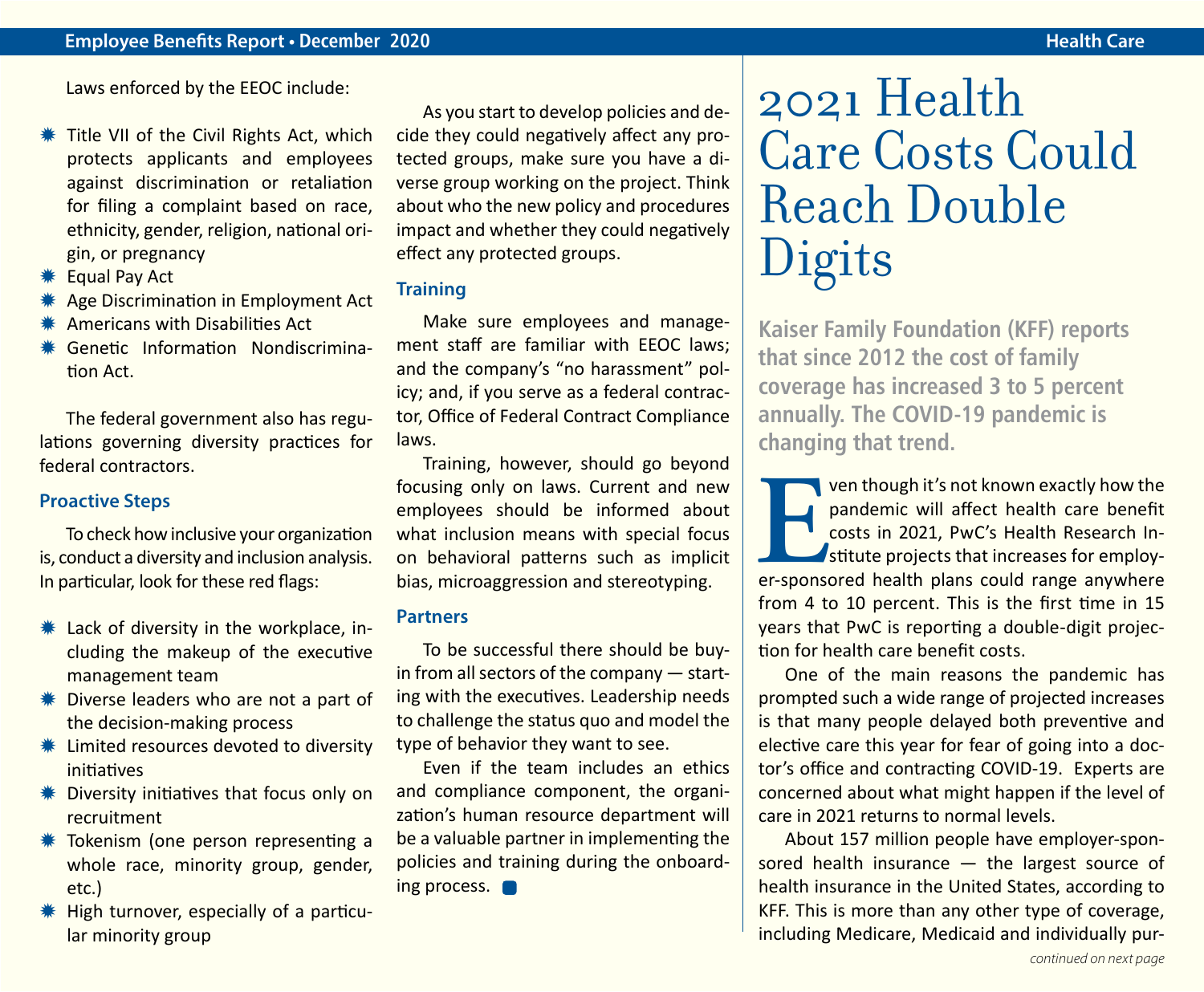#### **Health Care Employee Benefits Report • December 2020**

chased insurance on the Affordable Care Act exchanges.

Employer-sponsored health care is popular because employers and employees can get significant tax deductions and because it's economical. The average employer-spon-

sored family coverage in 2020 is \$21,342, according to KFF. Of that amount, employees paid about \$5,588 and employers paid the rest.

#### **Employer Options**

KFF data indicates that since 2010 average family premiums have increased 55 percent, a rate of increase that's at least twice as much as wages (27 percent) and inflation (19 percent).

Despite the annual increases, the National Alliance of Healthcare Purchaser Coalition reports that employers generally did not make any drastic changes to their health plans for 2021. Most employers are focusing more on how to get their businesses up and running again after city- or state-mandated closures. Employers are expected to actively start reviewing their plans at the end of 2021 in preparation for 2022 health care benefits.

A deductible is the specific dollar amount a health insurance plan requires a member to pay out of pocket toward covered medical care each year before insurance pays for covered medical expenses. Increasing the deductible continues to be a popular way for employers to keep premium costs down. KFF reports that more than 83 percent of covered employees have a deductible in their plan, up from 70 percent a decade ago. The average single deductible is \$1,644. That's much



higher from the \$917 average a decade ago.

One of the biggest cost-cutting trends taking center stage during the pandemic was telehealth. Telehealth allows members to talk to a physician or mental health counselor using computers or mobile devices. Telehealth gives individuals the opportunity to seek care and get prescriptions without leaving the safety of their homes.

The Business Group on Health's annual survey on trends revealed that 53 percent of large employers are planning to expand their virtual care options for 2021. In addition, many are extending virtual options to new areas such as:

- \* Chronic care management
- $*$  Prenatal care
- **\*** Weight management.
- $*$  Mental health and well-being counseling
- **WE Musculoskeletal issues, such as physical** therapy for back and joint pain.

In addition to the growing interest in virtual care as a way to save money and get care safely, some employers are joining the trend toward on-site health clinics. According to the group's survey, 61 percent of the employers surveyed plan to offer on-site clinics in 2021. These clinics give employees easy access to immunizations plus provide care for situations where virtual care is not enough or chronic care management is necessary.

There also is interest is directing employees to centers of excellence. A center of excellence is a high-quality

provider that specializes in a certain area of treatment and is recognized by the medical community as providing the most expert and highest level of care. Eighty-one percent of the respondents to the Business Group's survey said they would recommend centers of excellence to employees.

Even though employers are expecting health care costs to rise in 2021, Mercer's National Survey of Employer-Sponsored Health Plans said that only 18 percent planned to transfer those additional costs to employees. This approach is in sharp contrast to how employers reacted to the 2008 economic recession, which led many of them to trim health benefits. **n**